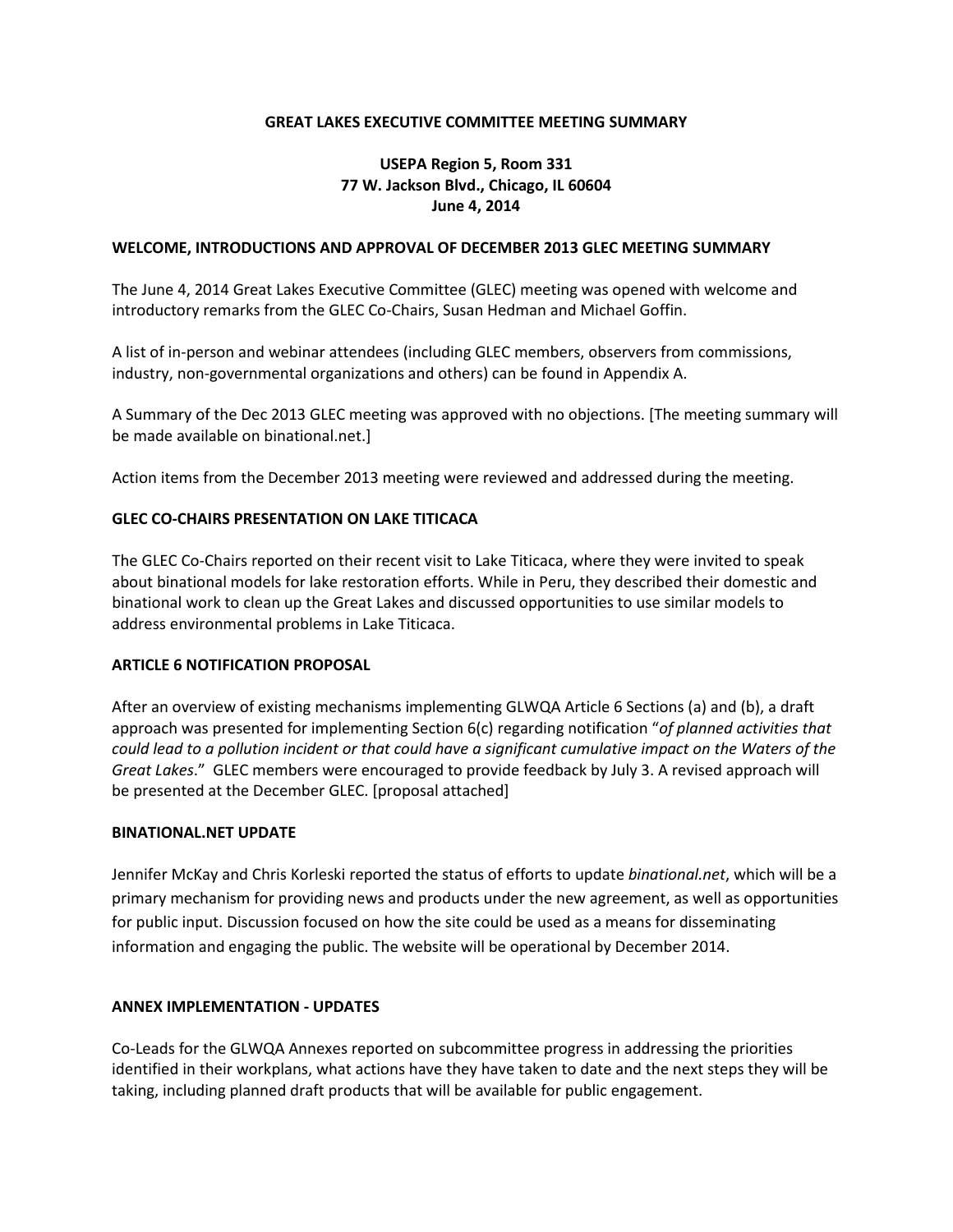- Annex 1. Areas of Concern. Key topics of discussion included domestic action and binational activities in Areas of Concern.
- Annex 2. Lakewide Management. Key topics of discussion included: Lakewide Action and Management Plans; nearshore framework; Lake Ecosystem Objectives; outreach and engagement; continuation of existing lake committees; and the connection between Lake Ecosystem Objectives and Great Lakes indicators.
- Annex 3. Chemicals of Mutual Concern. Key topics of discussion included progress toward the establishment of the first set of Chemicals of Mutual Concern.
- Annex 4. Nutrients. Key topics of discussion included: the development of Phosphorus objectives for Lake Erie; understanding urban, rural and agricultural sources of nutrients; and engaging the public and the agricultural community.
- Annex 5. Discharges from Vessels. Key topics of discussion included: regulations and rules for vessel discharges, ballast water; inspection and enforcement; engagement activities.
- Annex 6. Aquatic Invasive Species. Key topics of discussion included: work on early detection & response; pathway & species risk assessments; AIS management; and outreach & engagement efforts.
- Annex 7. Habitats and Species. Key topics of discussion included: progress on the development of Biodiversity Conservation Strategies and a baseline of habitat and species; relationship to Annex 2.
- Annex 8. Groundwater. Key topics of discussion include progress on the Groundwater Science Report and planned engagement for the report.
- Annex 9. Climate Change Impacts. Key topics of discussion included: climate change science gap analysis and engagement activities; communications with other Annexes.
- Annex 10. Science. Key topics of discussion included: CSMI implementation work; engagement and outreach; and Great Lakes indicators.

### **NEWS FROM MEMBERS**

The following GLEC members provided news or updates:

- Environment Canada (Michael Goffin) noted the Government of Canada's May 15 2014 announcement of the National Conservation Plan, and the April announcement of a draft Canada-Ontario Agreement available for public comment.
- Canadian Nuclear Safety Commission (Jennifer McKay, for Andrew McAlister) provided an update on the Joint review panel announced public hearings for the Deep Geologic Repository, set to begin on September 9, 2014.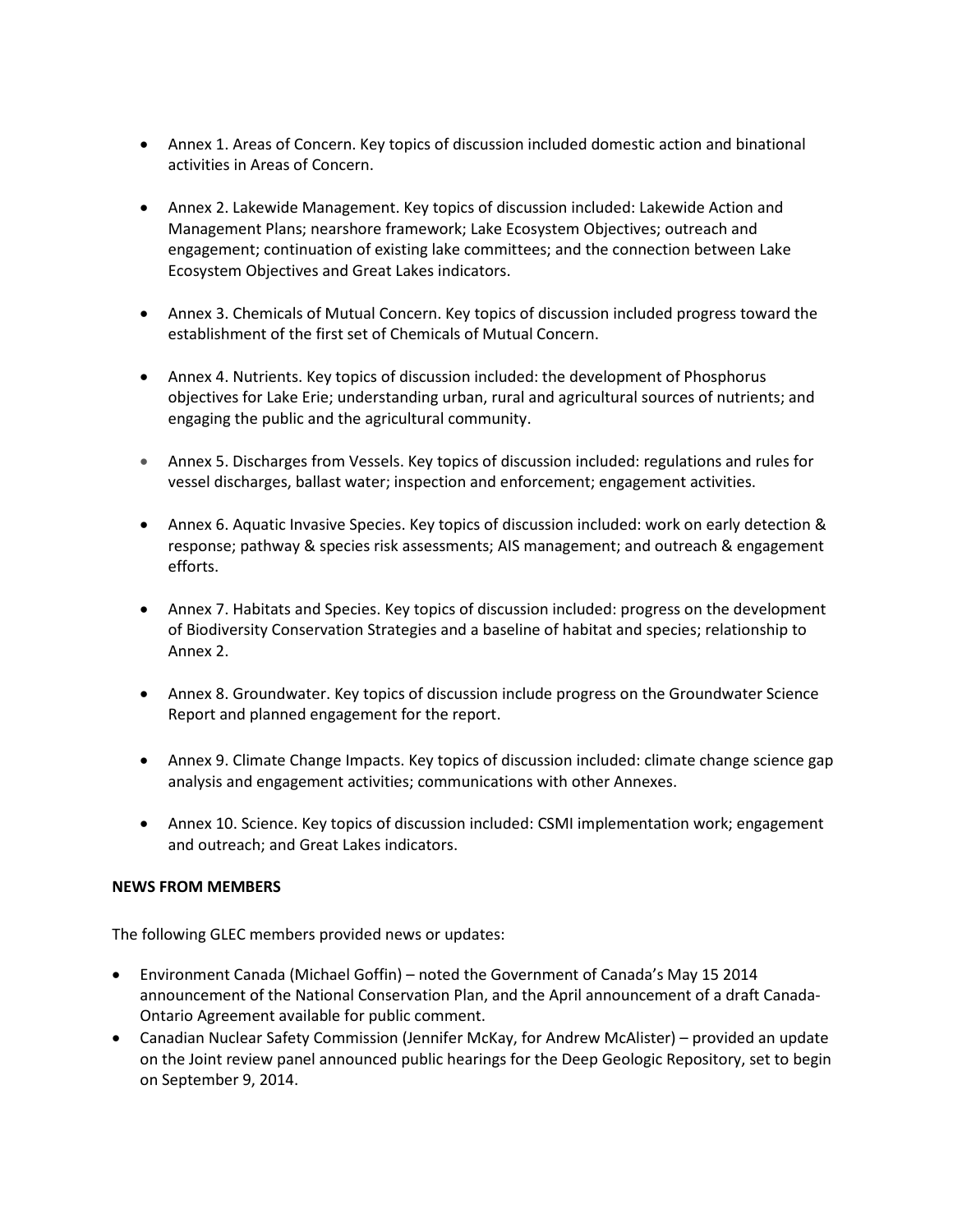- Conservation Ontario (Bonnie Fox) announced the development of a web based tool to connect local watersheds with the Great Lakes.
- USEPA (Susan Hedman) noted the announcement of rules to regulate carbon emissions from power plants to reduce CO2 by 30%, and that the proposed GLRI Action Plan II (2015-2019FY) was released for public review.
- USFWS (Charlie Wooley) noted that the Asian Carp Regional Coordinating Committee was releasing its 2014 monitoring and response plan and eDNA monitoring program.
- US Army Corps of Engineers (Jan Miller) noted that the Great Lakes Mississippi Interbasin Study was released for review earlier this year.
- USEPA Region 2 (Joan Matthews) provided updates on the Lake Erie no discharge zone for 84 miles of shoreline, EPA's support for Plan 2014 to regulate water levels Lake Ontario, coastal wetland monitoring program, the Lake Ontario Biodiversity Conservation Strategy, Rochester AOC move toward delisting in 2016, and next steps for LAMPs.
- Michigan (Jon Allan) provided a report back from the Council for Great Lakes Governors and Premiers Mutual Aid agreement for invasive species work, pending Michigan Water Strategy, university research into power of water in Michigan economy.
- Great Lakes St. Lawrence River Cities Initiative (Simon Belisle) provided an update on the Municipal Adaptation and Resiliency Service, Asian carp and invasive species work, the April 4 meeting with Canadian Ministers of Environment and Natural Resources and the new U.S. Ambassador from U.S. to Ottawa.

## **COMMENTS FROM COMMISSION REPRESENTATIVES**

Comments were provided from the following Commission representatives:

- Lana Pollack (IJC) provided an update on the reorganization of the Water Quality and Science Advisory Boards, the Lake Erie Ecosystem Priority Report, and the pending recommendation for a new regulation plan at Moses Saunders dam.
- Roger Knight (Great Lakes Fishery Commission) provided an update on the Commission's participation in GLWQA annexes, collaboration on grass carp risk assessment, the invasive species table top exercise, the Mutual Aid agreement, GLFC's Council of Lake Committees' guidance for establishing Environmental Objectives that support Fish Community Objectives for the lakes, and the Summit engagement process between commissions and Parties.
- Tim Eder (Great Lakes Commission) noted the issue of nonpoint runoff from rural lands and the Farm Bill, Asian carp and the Chicago Area Waterways System, and the Blue Accounting presentation to Governors.

### **OBSERVER COMMENTS**

Michael Goffin welcomed the Great Lakes Policy Research Network as a new observer to GLEC. Comments were provided from the following Observer Organizations:

• Great Lakes Policy Research Network (Carolyn Johns) – provided an update on their Great Lakes policy research, and invited GLEC members to participate in a survey on policy network analysis to be distributed June 9, 2014.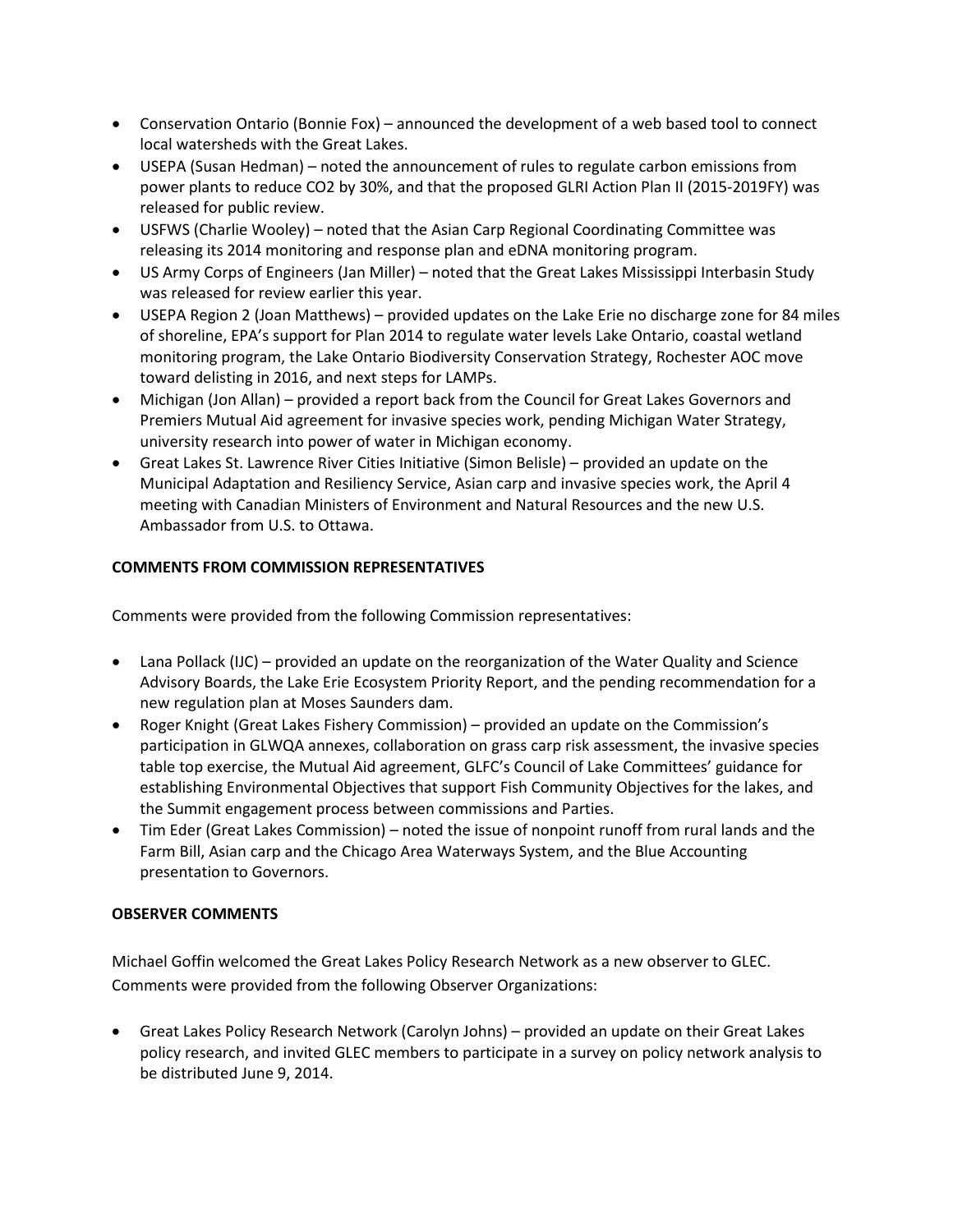- Green Chemistry Network (Lin Kaatz Chary) and the Canadian Environmental Law Association discussed the reduction of toxic chemicals through safer alternatives in the Great Lakes region and provided recommendations for implementation of Annex 3.
- Council of Great Lakes Industries (Dale Phenicie) discussed the management of chemicals and nutrients and compatibility with national and state processes; the need for openness and transparency; the GLWQA notification process, and progress on the development of Great Lakes indicators.

## **ACTION ITEMS**

- GLEC members to provide comments on GLWQA Article 6c notification proposal to the GLEC Secretariat (Chris Korleski, Jennifer McKay) no later than July 3. Notification team to present final process at December 2014 GLEC.
- GLEC Secretariat to target making binational.net website live by December 2014 GLEC.
- GLEC Secretariat to distribute Annex co-lead presentations to GLEC distribution list and meeting participants.
- Secretariat to send out quarterly climate outlooks to GLEC members.
- GLEC members to send comments on indicators to Annex 10 co-leads.

### **NEXT MEETING & ADJOURNMENT**

The next Great Lakes Executive Committee meeting is tentatively scheduled for December 4, 2014 in Toronto. *[It was later scheduled for Tuesday, December 2, 2014.]*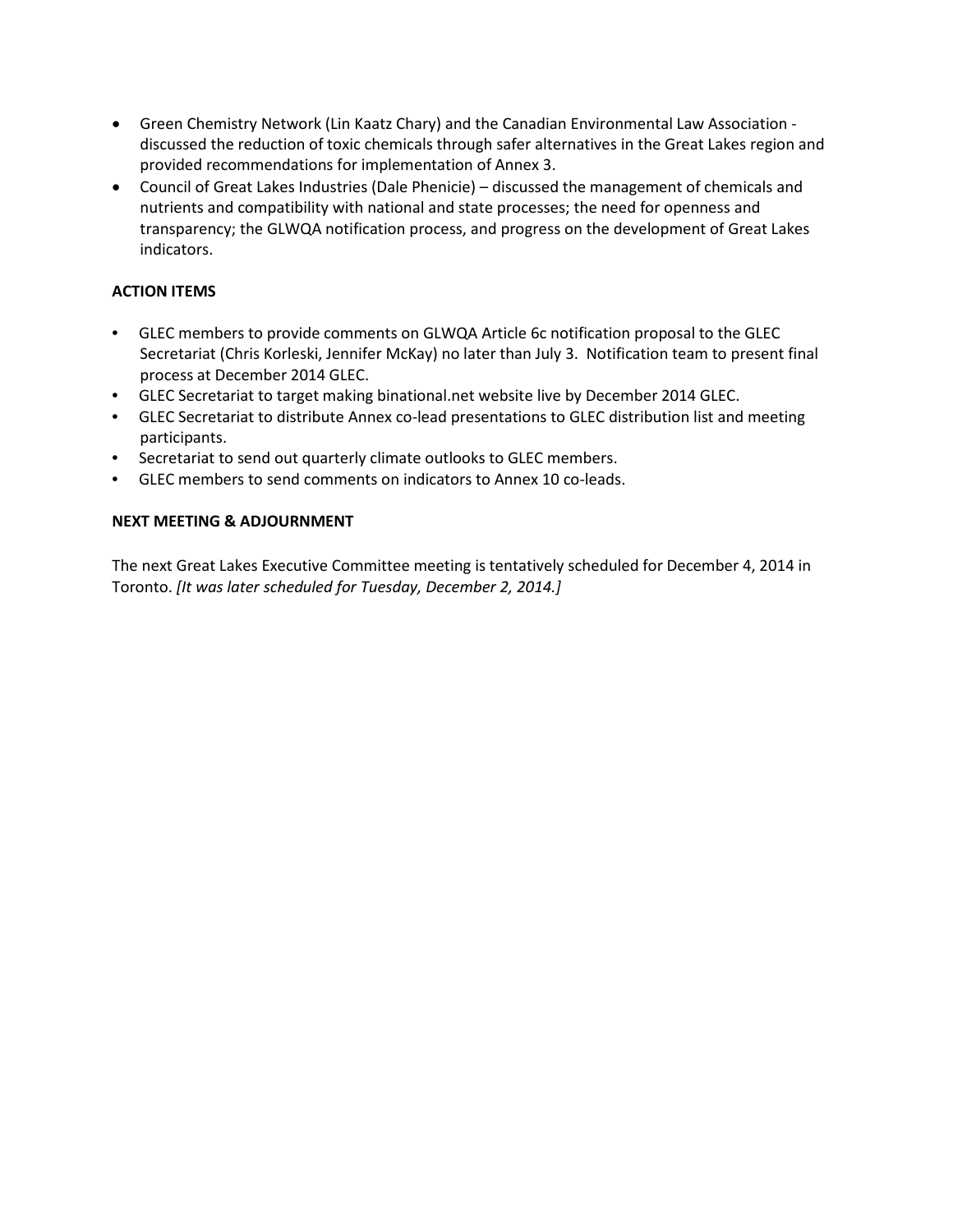# **Appendix A**

### **June 4, 2014 GLEC MEETING ATTENDEES**

| Name |                        | <b>Canadian Organization</b>                             |
|------|------------------------|----------------------------------------------------------|
| 1.   | Sophie Bernier         | <b>Environment Canada</b>                                |
| 2.   | Dave Burden            | <b>Fisheries and Oceans Canada</b>                       |
| 3.   | Neal Burnham           | Foreign Affairs and International Trade Canada           |
| 4.   | Matthew Child          | International Joint Commission                           |
| 5.   | Gavin Christie         | <b>Fisheries and Oceans Canada</b>                       |
| 6.   | Colleen Duke           | Consulate General of Canada in Chicago                   |
| 7.   | Dilhari Fernando       | <b>Invasive Species Centre</b>                           |
| 8.   | Vincenza Galatone      | <b>Environment Canada</b>                                |
| 9.   | John Gee               | <b>Environment Canada</b>                                |
|      | 10. Mike Goffin        | <b>Environment Canada</b>                                |
|      | 11. Susan Humphrey     | <b>Environment Canada</b>                                |
|      | 12. John Jackson       | <b>Great Lakes Binational Citizen Activist</b>           |
|      | 13. Carolyn Johns      | Ryerson University & Great Lakes Policy Research Network |
|      | 14. Jennifer Keyes     | <b>Ontario Ministry of Natural Resources</b>             |
|      | 15. Gail Kranztberg    | <b>McMaster University</b>                               |
|      | 16. John Lawrence      | <b>Environment Canada</b>                                |
|      | 17. Wendy Leger        | <b>Environment Canada</b>                                |
|      | 18. Camille Mageau     | International Joint Commission - Canadian Section        |
|      | 19. Eric Marquis       | Québec Government Office in Chicago                      |
|      | 20. John Marsden       | <b>Environment Canada</b>                                |
|      | 21. Catherine Masson   |                                                          |
|      | 22. Jennifer McKay     | <b>Environment Canada</b>                                |
|      | 23. Brian Nixon        | Ontario Ministry of the Environment                      |
|      | 24. Dan Pujdak         | Chiefs of Ontario                                        |
|      | 25. Terry Quinney      | <b>Ontario Federation of Anglers and Hunters</b>         |
|      | 26. Michael Stephenson | Transport Canada, Ontario Region                         |
|      | 27. Carla Torchia      | <b>Environment Canada</b>                                |
|      | 28. Gordon Walker      | <b>International Joint Commission</b>                    |
|      | 29. Cindy Warwick      | International Joint Commission - Canadian Section        |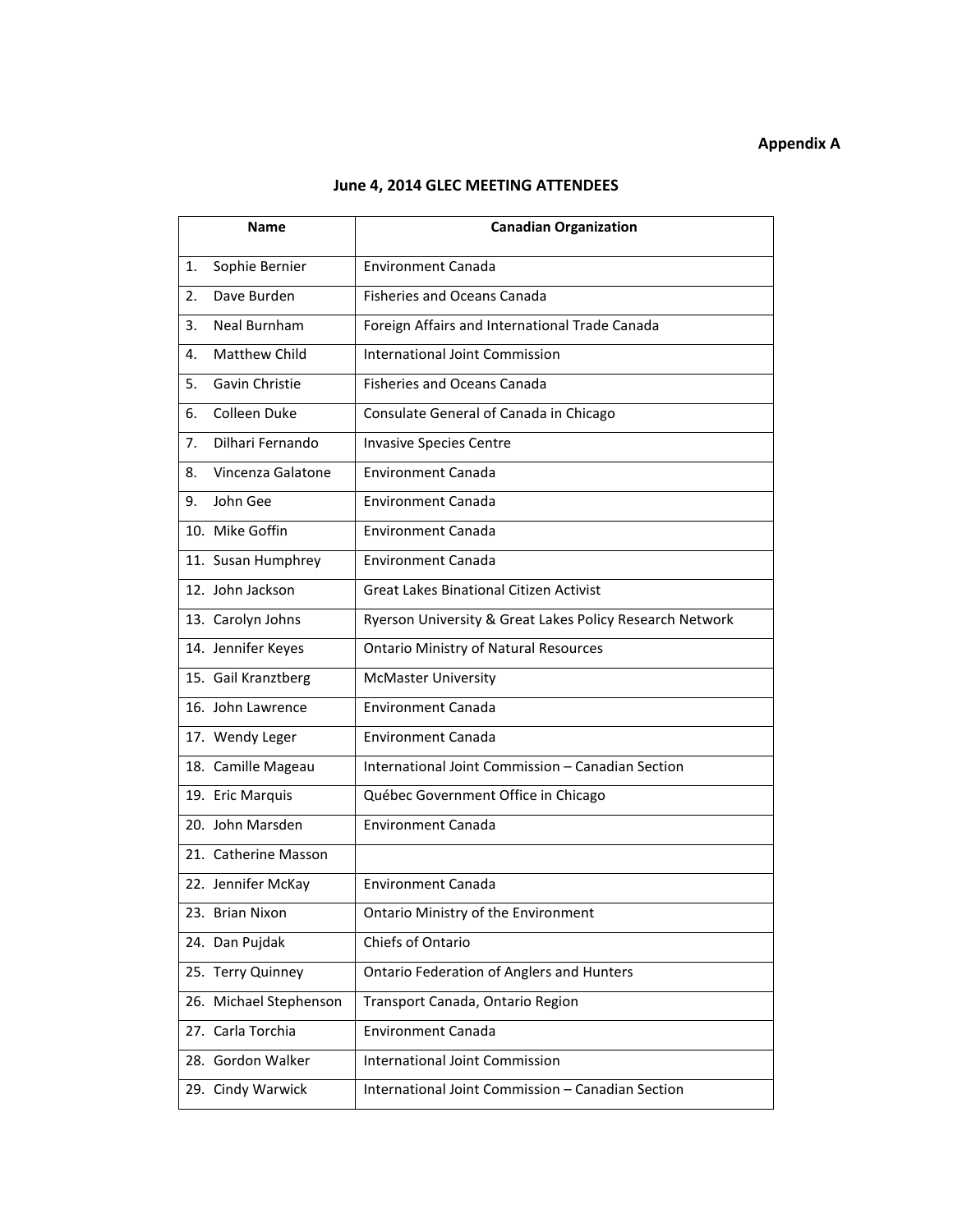| 30. Chris Wiley | Transport Canada |
|-----------------|------------------|
|                 |                  |

| <b>Name</b> |                          | <b>U.S. Organization</b>                                   |
|-------------|--------------------------|------------------------------------------------------------|
| 1.          | Jon Allan                | Michigan Department of Environmental Quality               |
| 2.          | Jennifer Boehme          | International Joint Commission Great Lakes Regional Office |
| 3.          | Joel Brammeier           | Alliance for the Great Lakes                               |
| 4.          | Kathryn Buckner          | <b>Council of Great Lakes Industries</b>                   |
| 5.          | Craig Butler             | Ohio Environmental Protection Agency                       |
| 6.          | <b>Wendy Carney</b>      | U.S. Environmental Protection Agency                       |
| 7.          | Lin Kaatz Chary          | <b>Green Chemistry Network</b>                             |
| 8.          | Cam Davis                | U.S. Environmental Protection Agency                       |
| 9.          | Jennifer Day             | U.S. National Oceanic and Atmospheric Administration       |
|             | 10. Dave Dempsey         | <b>International Joint Commission</b>                      |
|             | 11. Thomas W. Easterly   | Indiana Department of Environmental Management             |
|             | 12. Tim Eder             | <b>Great Lakes Commission</b>                              |
|             | 13. Phyllis Ellin        | <b>U.S. National Park Service</b>                          |
|             | 14. Lucas Evans          | Little Traverse Bay Bands of Odawa                         |
|             | 15. Mark Elster          | U.S. Environmental Protection Agency                       |
|             | 16. Stephen Galarneau    | <b>Wisconsin Department of Natural Resources</b>           |
|             | 17. Karl Gebhardt        | Ohio Environmental Protection Agency                       |
|             | 18. Norman<br>Grannemann | U.S. Geological Survey                                     |
|             | 19. John Haugland        | U.S. Environmental Protection Agency                       |
|             | 20. Susan Hedman         | U.S. Environmental Protection Agency                       |
|             | 21. Tinka Hyde           | U.S. Environmental Protection Agency                       |
|             | 22. Michael Hoff         | U.S. Fish and Wildlife Service                             |
|             | 23. Mark Johnson         | U.S. Agency for Toxic Substances and Disease Registry      |
|             | 24. Doug Kluck           | <b>NOAA</b>                                                |
|             | 25. Roger Knight         | Great Lakes Fishery Commission                             |
|             | 26. Chris Korleski       | U.S. Environmental Protection Agency                       |
|             | 27. Bob Lambe            | <b>Great Lakes Fishery Commission</b>                      |
|             | 28. Deborah Lee          | U.S. Army Corps of Engineers                               |
|             | 29. Lynn Lewis           | U.S. Fish and Wildlife Service                             |
|             | 30. Kimberly Majerus     | US Dept. of Transportation FHWA                            |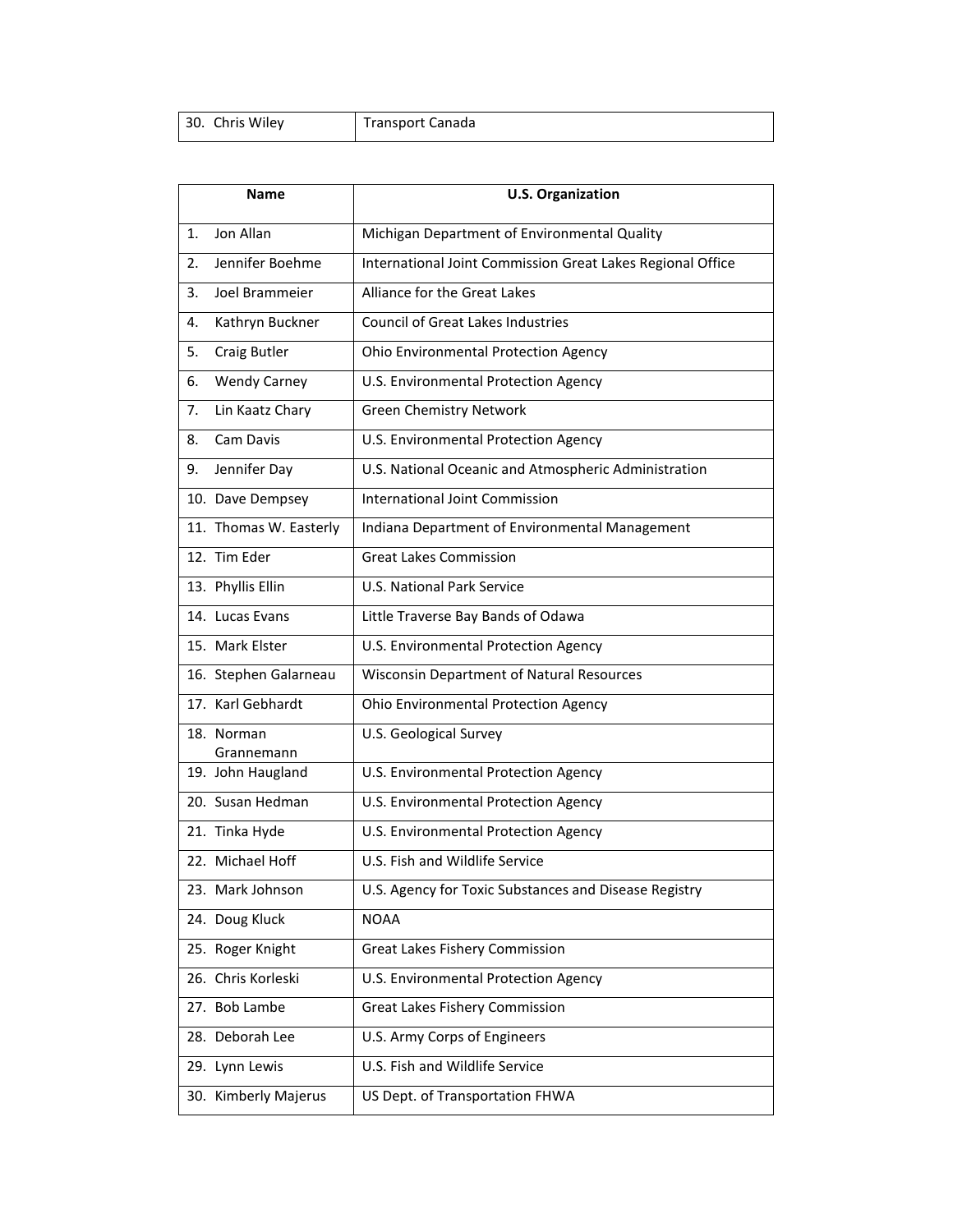| 31. Jan Miller       | U.S. Army Corps of Engineers                        |
|----------------------|-----------------------------------------------------|
| 32. Richard Moy      | International Joint Commission                      |
| 33. Sonny Myers      | 1854 Treaty Authority                               |
| 34. Dale Phenicie    | <b>Council of Great Lakes Industries</b>            |
| 35. Lana Pollack     | International Joint Commission                      |
| 36. Carl Richards    | U.S. Environmental Protection Agency                |
| 37. James Schardt    | U.S. Environmental Protection Agency                |
| 38. Vic Serveiss     | <b>International Joint Commission</b>               |
| 39. John Linc Stine  | Minnesota Pollution Control Agency                  |
| 40. Lorne Thomas     | U.S. Coast Guard                                    |
| 41. Todd Turner      | U.S. Fish and Wildlife Service                      |
| 42. Simon Belisle    | Great Lakes St. Lawrence Cities Initiative          |
| 43. Jennifer Vanator | Great Lakes Indian Fish and Wildlife Commission     |
| 44. Mike Weimer      | U.S. Fish and Wildlife Service Region 3             |
| 45. Charlie Wooley   | U.S. Fish and Wildlife Service                      |
| 46. Dan Wyant        | Michigan Department of Environmental Quality        |
| 47. Paul Youngstrum  | <b>USDA Natural Resources Conservation Services</b> |

### **Webinar Participants**

| Jackie        | Adams                      |
|---------------|----------------------------|
| Seth          | Ausubel                    |
| Sean          | Backus                     |
| Sophie        | Bernier                    |
| Sandy         | Bihn                       |
| Michel        | Boivin                     |
| David         | Cowgill                    |
| Tina          | Davis                      |
| Diane         | de Beaumont                |
| Fe            | de Leon                    |
| Great Lakes   | <b>Executive Committee</b> |
| Jerome        | Faivre                     |
| Pamela        | Finlayson                  |
| Mark          | Fisher                     |
| <b>Bonnie</b> | Fox                        |
| Carolyn       | Johns                      |
| Scott         | Kalafatis                  |
| Maxine        | Kingston                   |
| Sally         | Kniffen                    |